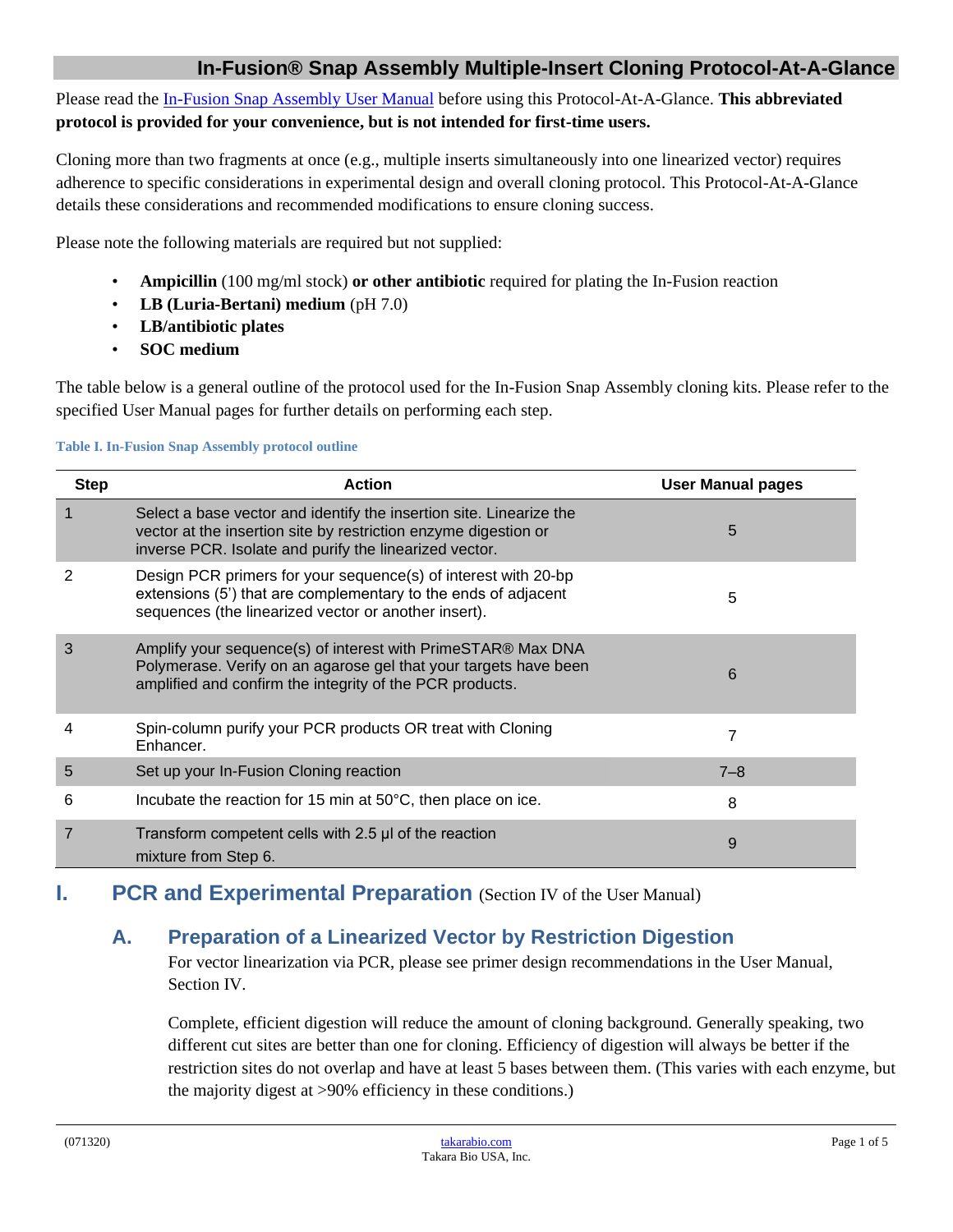- 1. Incubate your restriction digest as directed by the restriction enzyme supplier. Longer reaction times can increase linearization and reduce background.
- 2. After digestion, purify the linearized vector using a PCR purification kit. We recommend gel purification using the **NucleoSpin Gel and PCR Clean-Up** kit, sold as part of the In-Fusion Snap Assembly Starter Bundle (Cat. No. 638945) and Value Bundle (Cat. No. 638946) and also available separately (Cat. No. 740609.50).
- 3. [Control] Check the background of your vector by transforming competent cells with 5–10 ng of the linearized and purified vector, in the absence of In-Fusion cloning master mix. If background is high, add more restriction enzyme(s) and continue digesting the vector (2 hr to overnight). Gel purify the remainder of the vector and transform again.

## **B. PCR Primer Design**

We recommend using our online Primer Design tool to easily design In-Fusion-compatible primers: <https://www.takarabio.com/learning-centers/cloning/primer-design-and-other-tools>

For more information, see Appendix A.

# **C. PCR Amplification of Target Fragment(s)**

The In-Fusion method is not affected by the presence or absence of A-overhangs, so you can use any thermostable DNA polymerase for amplification, including proofreading enzymes. We recommend using our **PrimeSTAR Max DNA Polymerase** (included in every In-Fusion Snap Assembly Starter and Value Bundle, and sold separately as Cat. No. R045A). If you are using a different polymerase, please refer to the manufacturer's instructions. If using PrimeSTAR Max DNA Polymerase, please read the [User Manual](http://www.takarabio.com/resourcedocument/x32961) and follow the guidelines below:

| Template type       | <b>Template amount</b>                          | <b>Product size</b> | <b>Extension time</b> |
|---------------------|-------------------------------------------------|---------------------|-----------------------|
| Human genomic DNA   | $5 - 100$ ng                                    | up to 6 kb          | 5 sec/kb              |
| E. coli genomic DNA | 100 pg-100 ng                                   | up to 10 kb         | 5 sec/kb              |
| λ DNA               | 10 pg-100 ng                                    | up to 15 kb         | 5 sec/kb              |
| Plasmid DNA         | 10 $pg-1$ ng                                    | up to 15 kb         | 5 sec/kb              |
| <b>CDNA</b>         | $\leq$ the equivalent of<br>25-125 ng total RNA | up to 6 kb          | $5-10$ sec/kb         |

#### **Table II. Recommendations for PCR with PrimeSTAR Max DNA Polymerase**

When PCR cycling is complete, confirm your product(s) on an agarose gel.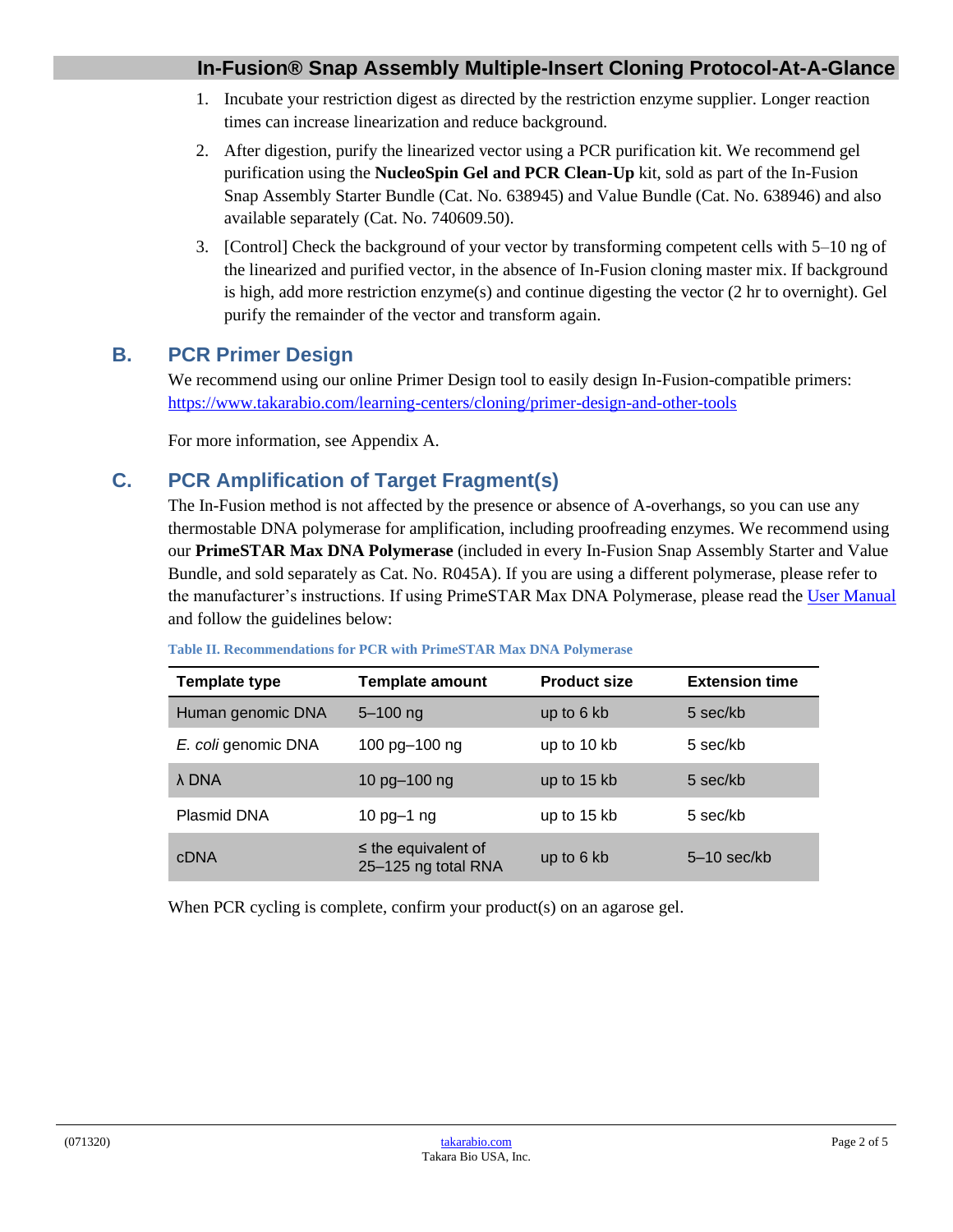### **II. In-Fusion Cloning Procedure** (Section V of the User Manual)

- 1. Isolate each target fragment (insert or linearized vector) by gel extraction followed by spin-column purification using a silica-based purification system, such as the NucleoSpin Gel and PCR Clean-Up kit.
- 2. Plan the In-Fusion cloning reaction. Good cloning efficiency is achieved when using 50–200 ng of vector and inserts, respectively. More is not better. Use the table below for reaction recommendations.

| <b>Reaction component</b>                                                                                | <b>Cloning</b><br>reaction | <b>Negative control</b><br>reaction | <b>Positive control</b><br>reaction     |  |  |
|----------------------------------------------------------------------------------------------------------|----------------------------|-------------------------------------|-----------------------------------------|--|--|
| <b>Purified PCR fragment</b>                                                                             | 10 $-200$ ng <sup>*</sup>  |                                     | $2 \mu$ of $2 \kappa$<br>control insert |  |  |
| Linearized vector                                                                                        | $50 - 200$ ng**            | 1 µI                                | 1 µl of pUC19 control<br>vector         |  |  |
| 5X In-Fusion Snap<br><b>Assembly Master Mix</b>                                                          | $2 \mu$                    | $2 \mu$                             | $2 \mu$                                 |  |  |
| Dejonized Water                                                                                          | to $10 \mu$                | to 10 $\mu$                         | to 10 $\mu$                             |  |  |
| *<0.5 kb: 10-50 ng, 0.5 to 10 kb: 50-100 ng, >10 kb: 50-200 ng<br>**<10 kb: 50-100 ng, >10 kb: 50-200 ng |                            |                                     |                                         |  |  |

**Table III. Recommended In-Fusion reactions for purified fragments**

#### **Molar Ratio Recommendations**

Generally, the molar ratio of each of the multiple inserts should be 2:1 with regards to the linearized vector, i.e., two moles of each insert for each mole of linearized vector. **The molar ratio of two inserts with one vector should be 2:2:1.** Specific exceptions are listed below:

- If an insert is large with respect to your linearized vector, we recommend a molar ratio of 1:1
- For cloning small DNA fragments (150–350 bp), the suggested insert-to-vector molar ratio is 3–5:1
- For cloning of short synthetic oligos (50–150 bp), the suggested oligo to vector molar ratio is 5–15:1. Depending on the oligo length, the optimal molar ratio must be determined empirically.
- 3. Set up the In-Fusion cloning reaction:

- x μl\* Linearized vector
- x μl\* Purified PCR insert
- x μl\* Purified PCR insert
- $x \mu$ l dH<sub>2</sub>O (as needed)

10 μl Total volume

\*For reactions with larger combined volumes of vector and PCR insert ( $>7 \mu$  of vector + insert), double the amount of enzyme premix, and add  $dH_20$  for a total volume of 20  $\mu$ l.

- 4. Adjust the total reaction volume to 10  $\mu$ l using deionized H<sub>2</sub>O, and mix.
- 5. Incubate the reaction for **15 min at 50°C**, then place on ice.
- 6. Continue to the Transformation Procedure (Section III). You can store the cloning reactions at  $-20^{\circ}$ C until you are ready.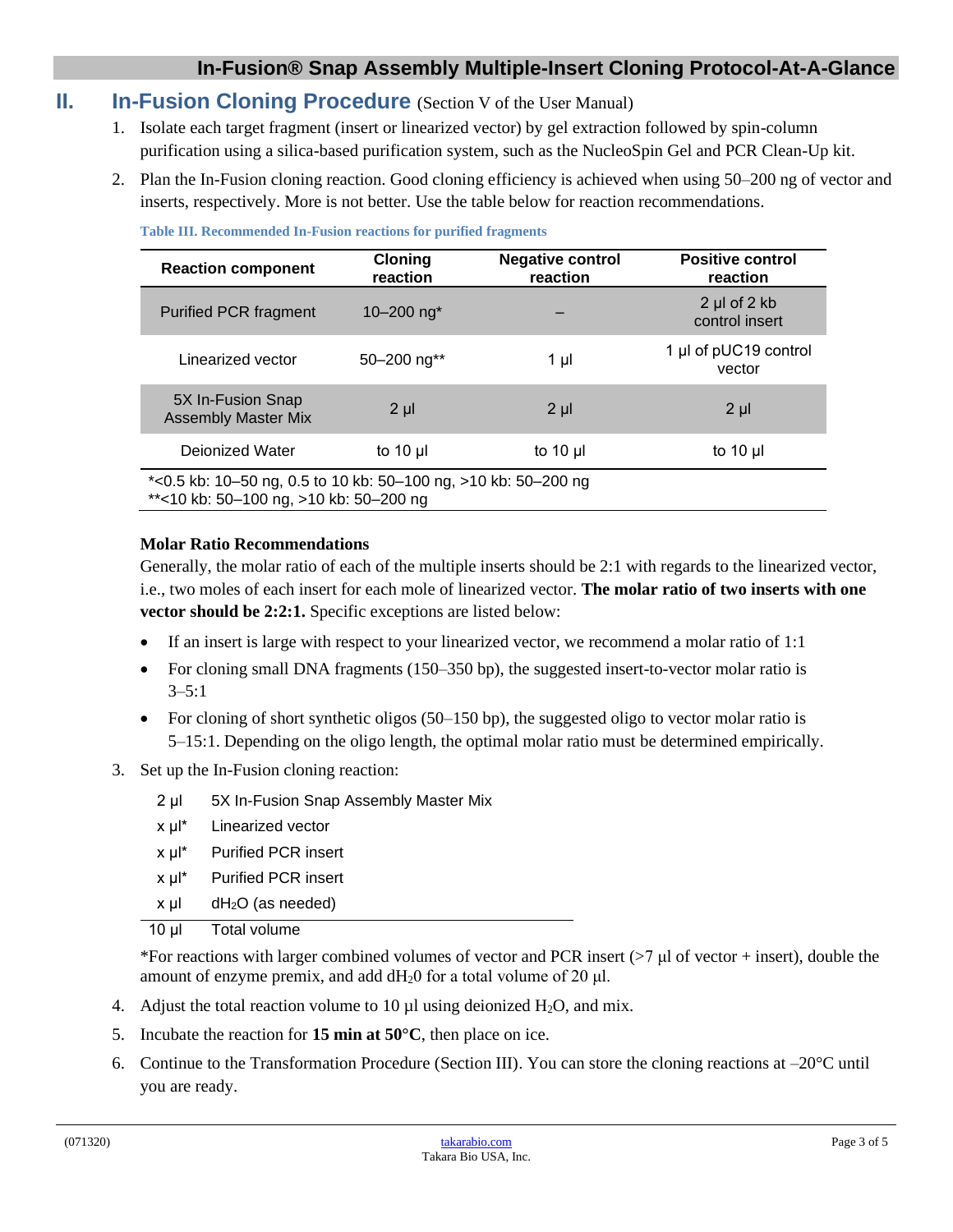## **III. Transformation Procedure Using Stellar™ Competent Cells**

(Section VI of the User Manual)

This transformation protocol has been optimized for transformation using Stellar Competent Cells, sold in In-Fusion Snap Assembly Starter Bundles and Value Bundles and separately in several formats. If you are not using Stellar Competent Cells, follow the protocol provided by the manufacturer. We strongly recommend the use of competent cells with a transformation efficiency  $\geq 1 \times 10^8$  cfu/ug.

For complete information on the handling of Stellar Competent Cells, please see the full [Protocol.](http://www.clontech.com/xxclt_ibcGetAttachment.jsp?cItemId=17313)

- 1. Thaw Stellar Competent Cells on ice just before use. After thawing, mix gently to ensure even distribution, and then move 50 µl of competent cells to a 14-ml round-bottom tube (Falcon tube). Do not vortex.
- 2. Add 2.5 µl of the In-Fusion cloning reaction to the competent cells.
- 3. Place the tubes on ice for 30 min.
- 4. Heat shock the cells for exactly 45 sec at 42°C.
- 5. Place the tubes on ice for 1–2 min.
- 6. Add SOC medium to bring the final volume to 500 µl. SOC medium should be warmed to 37°C before using.
- 7. Incubate with shaking (160–225 rpm) for 1 hr at 37°C.
- 8. Plate  $1/5-1/3$  of each transformation reaction into separate tubes and bring the volume to 100 µl with SOC medium. Spread each diluted transformation reaction on a separate LB plate containing an antibiotic appropriate for the cloning vector (e.g., the control vector included with the kit requires 100  $\mu$ g/ml of ampicillin.)
- 9. Centrifuge the remainder of each transformation reaction at 6,000 rpm x 5 min. Discard the supernatant and resuspend each pellet in 100 µl fresh SOC medium. Spread each sample on a separate antibiotic LB plate. Incubate all plates overnight at 37°C.
- 10. The next day, pick individual isolated colonies from each experimental plate. Isolate plasmid DNA using a standard method of your choice (e.g., miniprep). To determine the presence of inserts, analyze the DNA by restriction digest or PCR screening.

### **IV. Expected Results** (Section VII of the User Manual)

The positive control plates typically develop several hundred colonies when using cells with a minimum transformation efficiency of **1 x 10<sup>8</sup> cfu/μg**. The negative control plates should have few colonies.

The number of colonies on your experimental plates will depend on the amount and purity of the PCR products and linearized vector used for the In-Fusion cloning reaction.

- The presence of a low number of colonies on both the experimental plate and positive control plate (typically, a few dozen colonies) is indicative of either low transformation efficiency or low quality DNA fragments.
- The presence of many (hundreds) of colonies on the negative control is indicative of incomplete vector linearization.

If you do not obtain the expected results, use the guide in Section VIII of the [User Manual](http://www.clontech.com/xxclt_ibcGetAttachment.jsp?cItemId=17497) to troubleshoot your experiment. To confirm that your kit is working properly, perform the control reactions detailed in Section IV.D of the [User Manual.](http://www.clontech.com/xxclt_ibcGetAttachment.jsp?cItemId=17497)

**NOTE:** Many troubleshooting topics are covered in our online In-Fusion Cloning tips and FAQs: <https://www.takarabio.com/learning-centers/cloning/in-fusion-cloning-faqs>